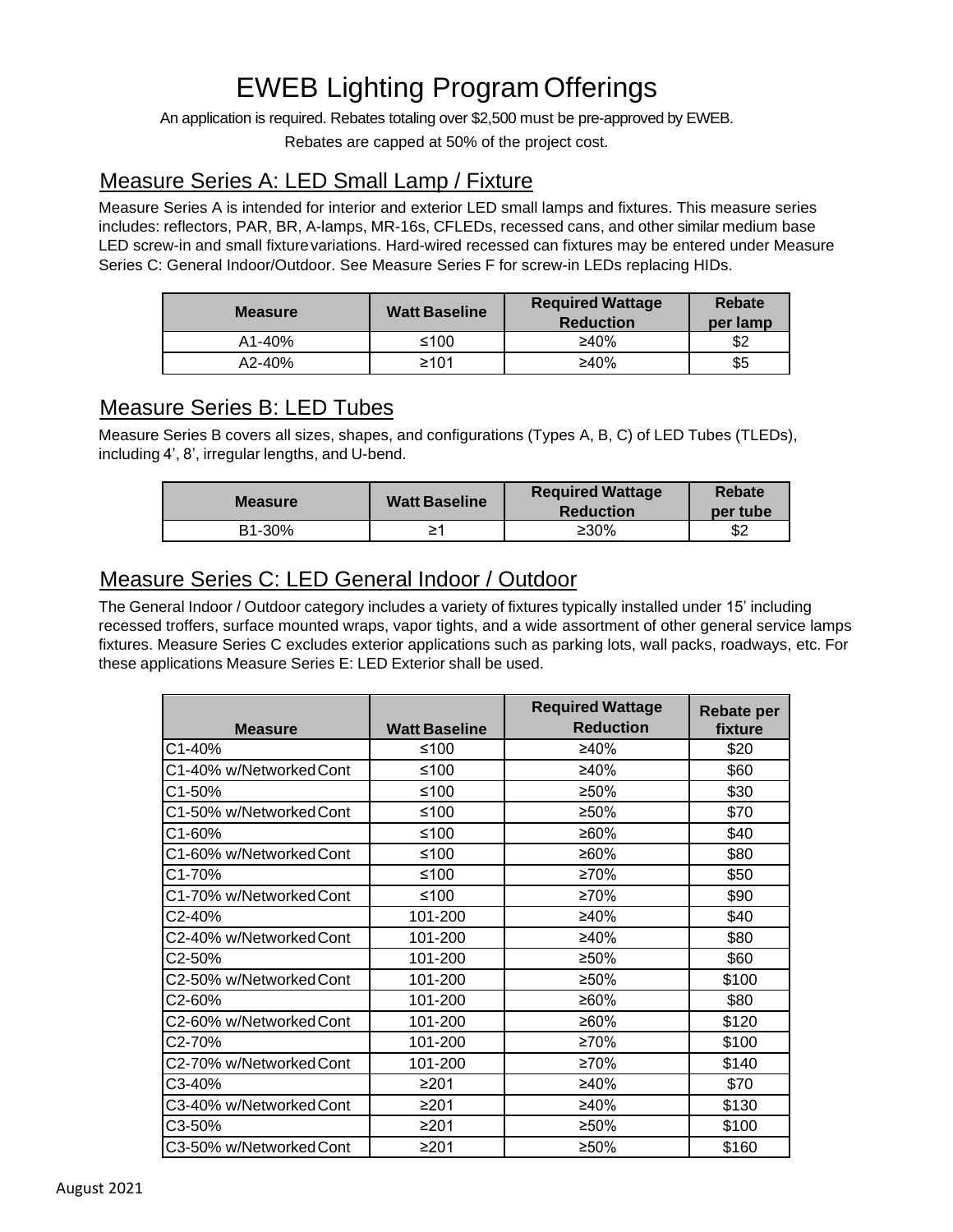| <b>Measure</b>          | <b>Watt Baseline</b> | <b>Required Wattage</b><br><b>Reduction</b> | <b>Rebate per</b><br>fixture |
|-------------------------|----------------------|---------------------------------------------|------------------------------|
| C3-60%                  | ≥201                 | ≥60%                                        | \$120                        |
| C3-60% w/Networked Cont | ≥201                 | ≥60%                                        | \$180                        |
| C3-70%                  | ≥201                 | $\geq 70\%$                                 | \$140                        |
| C3-70% w/Networked Cont | ≥201                 | $\geq 70\%$                                 | \$200                        |

**Note**: Fixtures with Networked Controls must be listed on the DLC Networked Lighting Controls Qualified Products List and the model number must be included in the *Notes* section of the lighting calculator.

## Measure Series D: LED High Bay-Interior

| <b>Measure</b>           | <b>Watt Baseline</b> | <b>Required Wattage</b> | <b>Rebate</b> |
|--------------------------|----------------------|-------------------------|---------------|
|                          |                      | <b>Reduction</b>        | per fixture   |
| D <sub>1</sub> -40%      | 140-299              | ≥40%                    | \$80          |
| D1-40% w/ Networked Cont | 140-299              | ≥40%                    | \$140         |
| D <sub>1</sub> -60%      | 140-299              | ≥60%                    | \$140         |
| D1-60% w/ Networked Cont | 140-299              | ≥60%                    | \$200         |
| D1-70%                   | 140-299              | ≥70%                    | \$200         |
| D1-70% w/ Networked Cont | 140-299              | ≥70%                    | \$260         |
| D <sub>2</sub> -40%      | 300-399              | ≥40%                    | \$100         |
| D2-40% w/ Networked Cont | 300-399              | ≥40%                    | \$160         |
| D <sub>2</sub> -60%      | 300-399              | ≥60%                    | \$180         |
| D2-60% w/ Networked Cont | 300-399              | ≥60%                    | \$240         |
| D <sub>2</sub> -70%      | 300-399              | ≥70%                    | \$300         |
| D2-70% w/ Networked Cont | 300-399              | $\geq 70\%$             | \$360         |
| D <sub>3</sub> -40%      | 400-499              | ≥40%                    | \$140         |
| D3-40% w/ Networked Cont | 400-499              | ≥40%                    | \$200         |
| D3-60%                   | 400-499              | ≥60%                    | \$240         |
| D3-60% w/ Networked Cont | 400-499              | ≥60%                    | \$300         |
| D <sub>3</sub> -70%      | 400-499              | ≥70%                    | \$360         |
| D3-70% w/ Networked Cont | 400-499              | ≥70%                    | \$420         |
| D4-40%                   | ≥500                 | ≥40%                    | \$250         |
| D4-40% w/ Networked Cont | ≥500                 | ≥40%                    | \$350         |
| D4-60%                   | ≥500                 | ≥60%                    | \$400         |
| D4-60% w/ Networked Cont | ≥500                 | ≥60%                    | \$500         |
| D4-70%                   | ≥500                 | $\geq 70\%$             | \$500         |
| D4-70% w/ Networked Cont | ≥500                 | ≥70%                    | \$600         |

**Notes:** LED Screw-in products replacing HID are not eligible for the High Bay category and must be entered in Measure Series F: HID Replacement Screw-in.

Fixtures with Networked Controls must be listed on the DLC Networked Lighting Controls Qualified Products List and the model number must be included in the *Notes* section of the lighting calculator.

## Measure Series E: LED Exterior

Measure Series E is intended for the following types of exterior LED applications: parking lot, parking garage, roadway, wall packs, bollards, floods, barn/yard, pole lamps, canopy, and high mast.

| <b>Measure</b> | <b>Watt Baseline</b> | <b>Required Wattage</b><br><b>Reduction</b> | <b>Rebate</b><br>per fixture |
|----------------|----------------------|---------------------------------------------|------------------------------|
| $E1 - 40%$     | 30-99                | ≥40%                                        | \$30                         |
| $E1 - 60%$     | 30-99                | ≥60%                                        | \$40                         |
| E1-70%         | 30-99                | $\geq 70\%$                                 | \$50                         |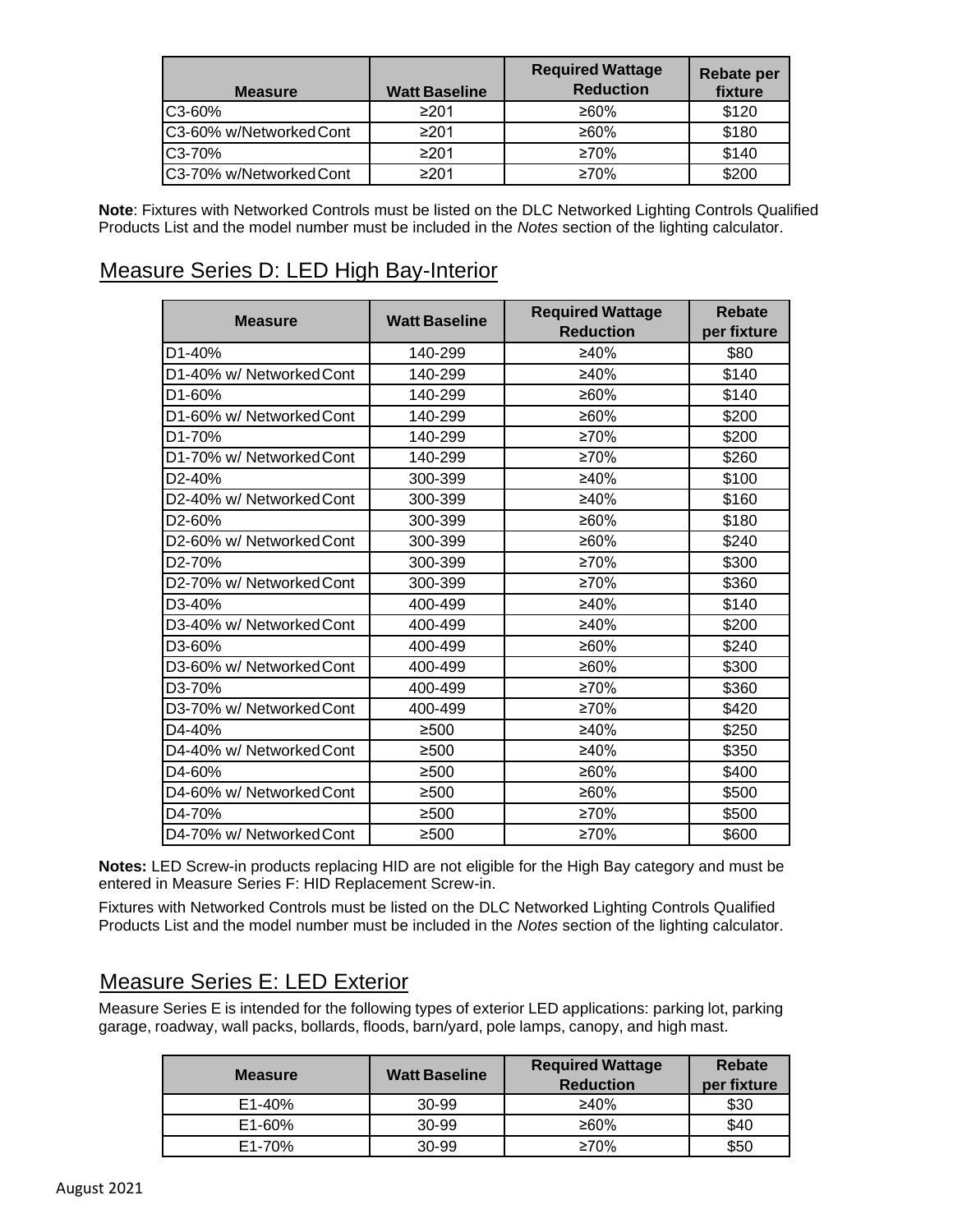| <b>Measure</b> | <b>Watt Baseline</b> | <b>Required Wattage</b> | <b>Rebate</b> |
|----------------|----------------------|-------------------------|---------------|
|                |                      | <b>Reduction</b>        | per fixture   |
| E2-40%         | 100-199              | ≥40%                    | \$60          |
| E2-60%         | 100-199              | ≥60%                    | \$80          |
| E2-70%         | 100-199              | ≥70%                    | \$100         |
| E3-40%         | 200-299              | ≥40%                    | \$80          |
| E3-60%         | 200-299              | ≥60%                    | \$120         |
| E3-70%         | 200-299              | ≥70%                    | \$140         |
| E4-40%         | 300-399              | ≥40%                    | \$100         |
| E4-60%         | 300-399              | ≥60%                    | \$180         |
| E4-70%         | 300-399              | ≥70%                    | \$250         |
| E5-40%         | 400-499              | ≥40%                    | \$120         |
| E5-60%         | 400-499              | ≥60%                    | \$220         |
| E5-70%         | 400-499              | ≥70%                    | \$300         |
| E6-40%         | ≥500                 | ≥40%                    | \$250         |
| E6-60%         | ≥500                 | ≥60%                    | \$400         |
| E6-70%         | ≥500                 | ≥70%                    | \$500         |

**Note:** General service fixtures such as vapor tights or surface-mounted wraps installed in exterior applications should be entered using Measure Series C: General Indoor / Outdoor.

### Measure Series F: HID Screw-in Replacement

The HID Screw-in Replacement Measure Series covers all mogul and medium base LED products replacing existing HID lamps in applications including: High Bay, Wall Pack, Parking Lot, Parking Garage, Roadway, Canopy, and Yard/Barn.

| <b>Measure</b> | <b>Watt Baseline</b> | <b>Required Wattage</b> | <b>Rebate</b> |
|----------------|----------------------|-------------------------|---------------|
|                |                      | <b>Reduction</b>        | per lamp      |
| $F1 - 40%$     | 40-200               | ≥40%                    | \$20          |
| F2-40%         | 201-300              | ≥40%                    | \$40          |
| F3-40%         | 301-400              | $\geq 40\%$             | \$60          |
| F4-40%         | 401-999              | ≥40%                    | \$80          |
| F5-40%         | ≥1000                | ≥40%                    | \$150         |

## Measure Series G: LED Linear

Measure Series G is intended for interior and exterior linear LED applications and includes refrigerator case lights and accent / cove lighting. Please refer to Measure Series I for sign applications.

| <b>Measure</b> | <b>Watt Baseline</b> | <b>Required Wattage</b><br><b>Reduction</b> | Rebate per<br>kWh saved |
|----------------|----------------------|---------------------------------------------|-------------------------|
| G1             | N/A                  | N/A                                         | \$0.13                  |

## Measure Series H: LED Exit Signs

Measure Series H is intended for all LED exit signs.

| <b>Measure</b> | <b>Watt Baseline</b> | <b>Required Wattage</b><br><b>Reduction</b> | Rebate per<br>fixture |
|----------------|----------------------|---------------------------------------------|-----------------------|
| H-90%          | $10 - 100$           | ≥90%                                        | \$20                  |

**Note:** When selecting LED exit signs the annual hours of operation are automatically set to 8,760.